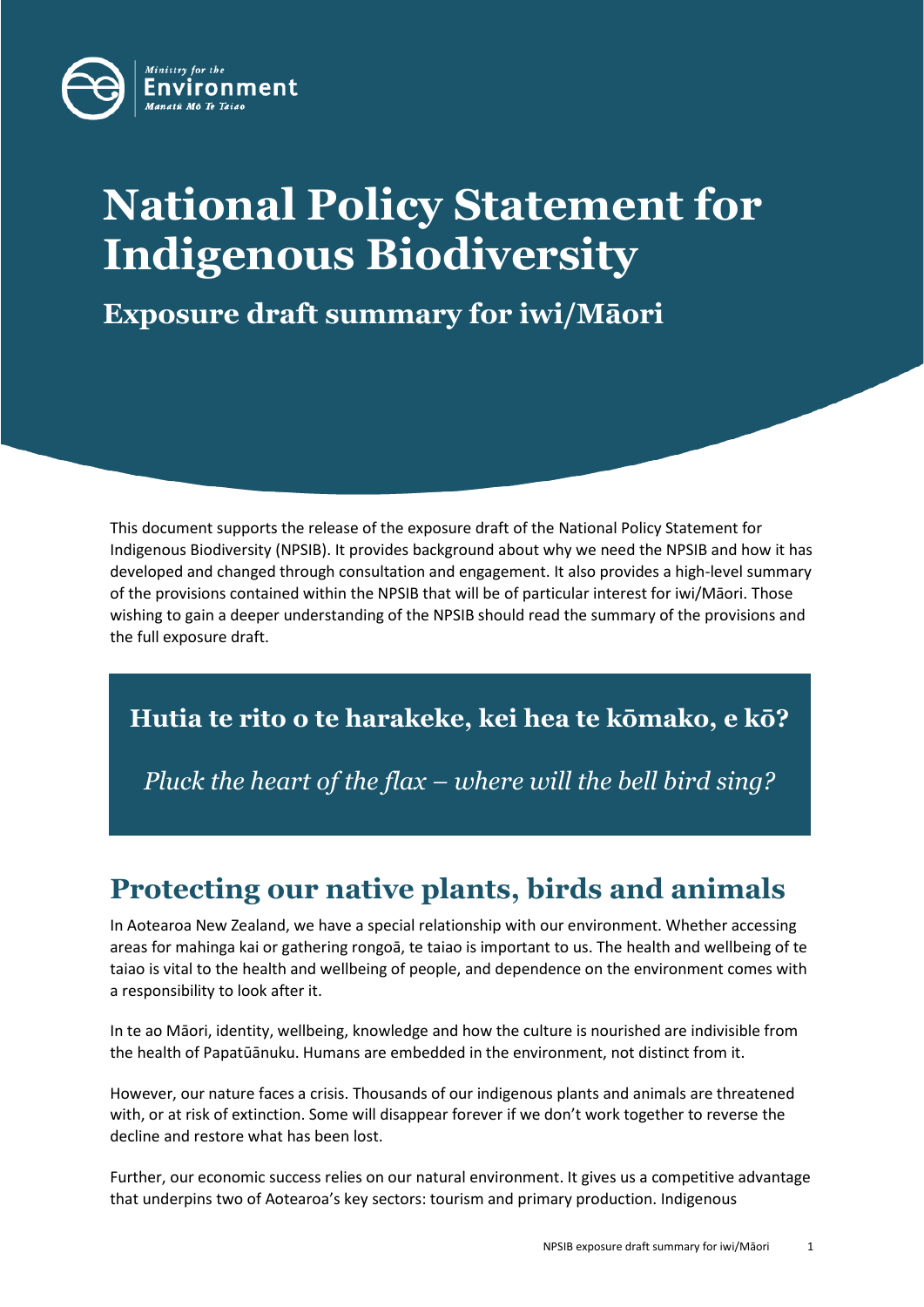biodiversity contributes to the success of farming, forestry and horticulture. It helps clean our freshwater, cycle nutrients, pollinate plants and protect against flooding. Safeguarding nature safeguards our future prosperity.

Climate and indigenous biodiversity are inextricably linked. What we do for one affects the other. Thriving biodiversity can increase resilience to changes in climate, and indigenous forests are an important carbon sink that helps keep our planet from heating.

The NPSIB is an essential part of our response to biodiversity decline in Aotearoa. The NPSIB aims to protect, maintain and restore our indigenous biodiversity.

### **The context for a National Policy Statement**

The NPSIB sits in the wider context of the vision and goals for biodiversity set out in [Te Mana o te](https://www.doc.govt.nz/nature/biodiversity/aotearoa-new-zealand-biodiversity-strategy/)  Taiao – [Aotearoa New Zealand Biodiversity Strategy 2020.](https://www.doc.govt.nz/nature/biodiversity/aotearoa-new-zealand-biodiversity-strategy/) The Biodiversity Strategy provides the overarching direction for biodiversity, while the NPSIB will be one of its regulatory tools.

The NPSIB responds to the recommendations in Ko Aotearoa Tēnei: Report on the Wai 262 Claim. It provides a strengthened role in the resource management system for tangata whenua in management and decision-making for indigenous biodiversity. It also provides a pathway for tangata whenua to identify and protect their taonga species.

The objective of the NPSIB is to protect, maintain and restore indigenous biodiversity in a way that:

- a) recognises tangata whenua as kaitiaki, and people and communities as stewards, of indigenous biodiversity; and
- b) provides for the social, economic and cultural wellbeing of people and communities, now and into the future.

The protection of areas of significant indigenous vegetation and significant habitats of indigenous fauna, called Significant Natural Areas (SNAs), is a requirement of the Resource Management Act 1991 (RMA). The NPSIB sets out consistent criteria and management provisions for councils to identify and manage SNAs.

SNAs and other provisions in the NPSIB will protect, maintain and restore indigenous biodiversity while enabling activities that are important for our social, economic and cultural wellbeing.

# **What the proposed policy means for Māori**

#### **Te Rito o te Harakeke**

Te Rito o te Harakeke refers to the need for an integrated and holistic approach to maintain the integrity of indigenous biodiversity. It is a fundamental concept of the NPSIB. It recognises the intrinsic value and mauri of indigenous biodiversity as well as people's connections and relationships with it.

It recognises that our health and wellbeing depend on the health and wellbeing of indigenous biodiversity and that in return we have a responsibility to care for it. It acknowledges the interconnectedness of indigenous species, ecosystems, the wider environment, and the community.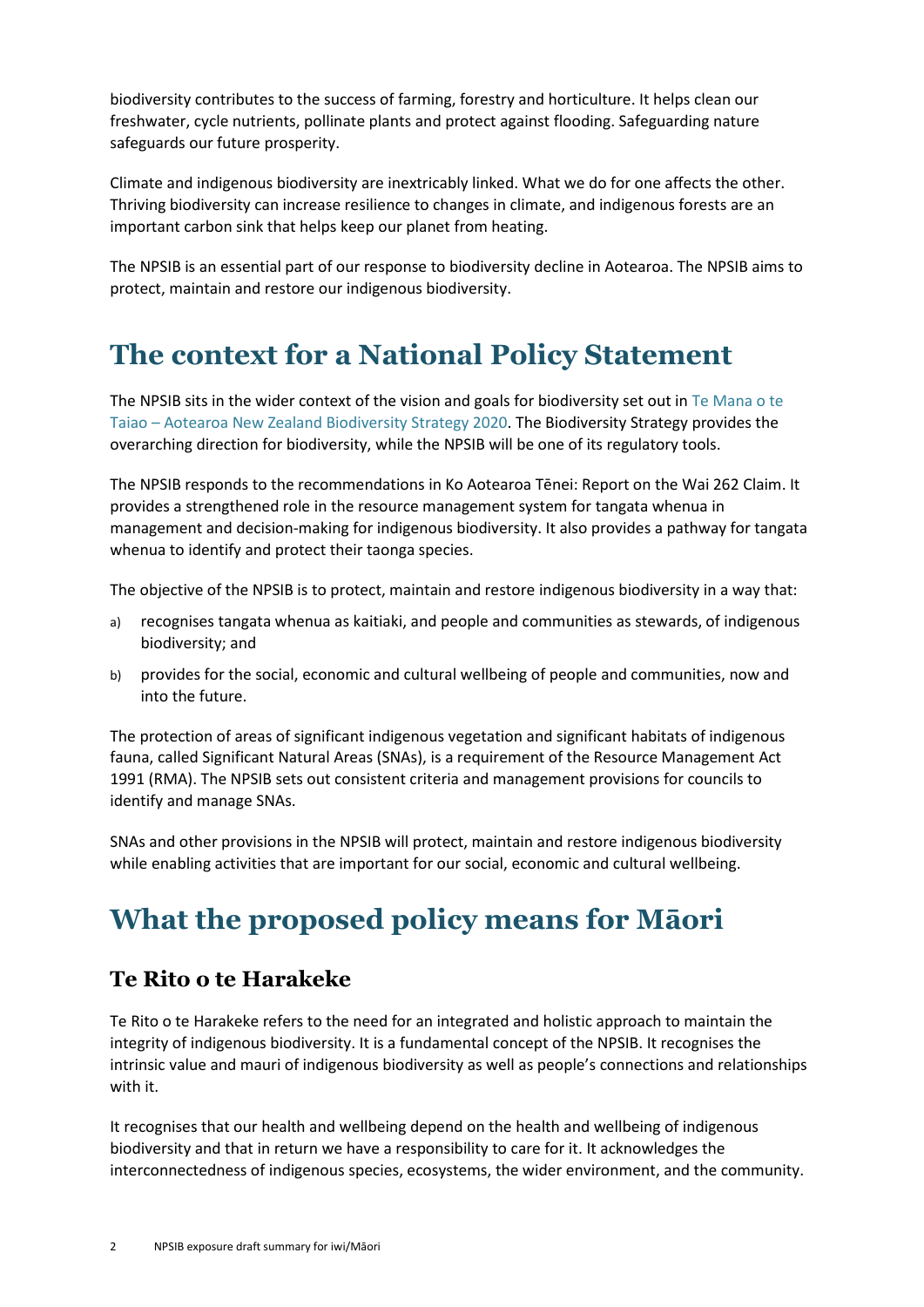It also acknowledges the status of iwi and hapū as kaitiaki in their rohe and the central role they have in protecting our indigenous biodiversity. Councils are required to work with tangata whenua to develop a local approach for Te Rito o te Harakeke.

The description of Te Rito o te Harakeke includes six essential elements to guide tangata whenua and councils in managing indigenous biodiversity. These are:

- 1. the intrinsic value and mauri of indigenous biodiversity
- 2. the bond between people and indigenous biodiversity through whakapapa (familial) relationships and mutual interdependence
- 3. the responsibility of care that tangata whenua have as kaitiaki, and that other New Zealanders have as stewards of indigenous biodiversity
- 4. the connectivity between indigenous biodiversity and the wider environment
- 5. the incorporation of te ao Māori and mātauranga Māori
- 6. the requirement for engagement with tangata whenua.

#### **Tangata whenua as kaitiaki**

The NPSIB recognises the role of tangata whenua as kaitiaki and requires councils to involve tangata whenua in the management of and decision-making for indigenous biodiversity. Tangata whenua will be involved at all levels of the RMA processes for managing indigenous biodiversity – a significant shift in the role of tangata whenua in decision-making for Aotearoa's indigenous biodiversity.

RMA mechanisms such as transfer of powers and joint management agreements enable tangata whenua to take this increased role. Councils must consider using these kinds of tools and publish reasons for their decisions about doing so.

The NPSIB requires early and meaningful consultation that considers the different levels of whānau, hapū and iwi decision-making structures. It also requires councils to develop processes for managing confidential information provided by tangata whenua.

The NPSIB requires the use of mātauranga Māori in managing indigenous biodiversity, with the consent of tangata whenua, for instance in resource consent application assessments of environmental effects and for monitoring of effects. Council plans must also provide for sustainable customary use according to tikanga.

#### **Locally specific and flexible approach for Māori land and Treaty settlement land**

The NPSIB addresses the management of biodiversity on all types of land, including public, private and Māori land to ensure nature can thrive. Much of Aotearoa's indigenous biodiversity is on privately owned and managed land.

Māori lands, which include treaty settlement land, have specific management provisions for councils to work in partnership with tangata whenua and Māori landowners. Together they can develop planning provisions which balance the maintenance and protection of indigenous biodiversity and taonga species on Māori lands with the development of that land, including papakāinga, marae, dwellings, and associated infrastructure.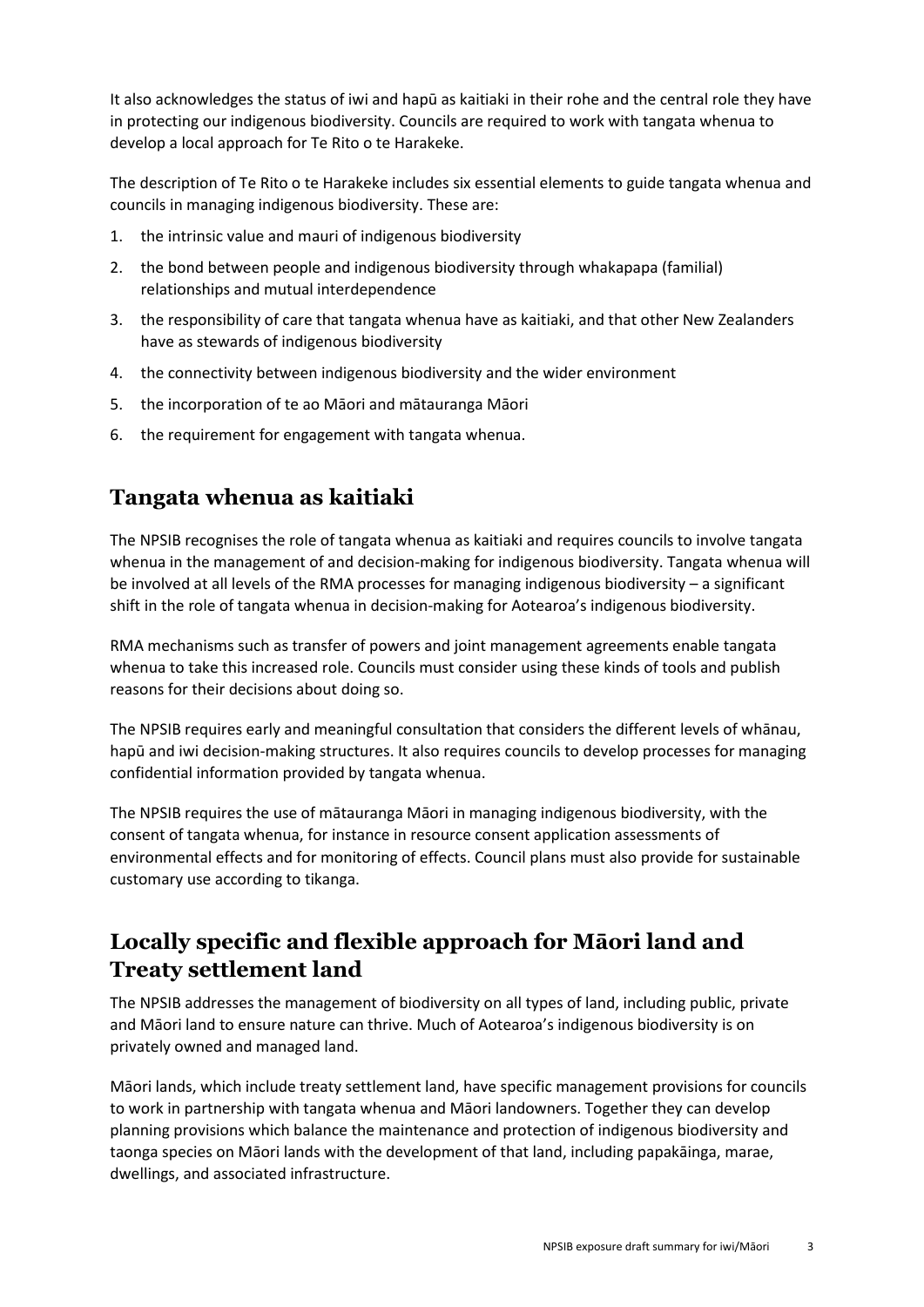This framework recognises the historic development limitations on this land, as well as the prevalence of existing indigenous biodiversity on Māori land. However, the provisions about enabling development do not apply to land that is also subject to legislation to protect indigenous biodiversity such as the Reserves Act 1977 or the National Parks Act 1980.

#### **A pathway for the protection of taonga species and ecosystems**

Previously there has not been a clear RMA process for hapū and iwi to proactively identify their kaitiaki responsibility to taonga species and ecosystems. The NPSIB sets out a framework to enable councils and tangata whenua to work together to identify ecological taonga by describing (and mapping, if required) the taonga and its values. They can then work together to develop controls which involve tangata whenua in the management of these taonga, to the extent they prefer.

It is up to tangata whenua to determine how much information they provide and how to include it in plans at each stage of the process. Where tangata whenua choose not to provide details of taonga for inclusion in plans, these remain 'acknowledged taonga' and some protection can be provided for them, such as alert layers or notification to applicants for resource consent.

The NPSIB also requires councils to develop processes to manage information provided about taonga species and to ensure confidentiality where required. It clarifies that adverse effects on taonga species include effects on the mauri of the taonga; the identified values of the taonga; and the historical, cultural and spiritual relationship of tangata whenua with them. The NPSIB provides for the sustainable customary use of identified taonga species according to tikanga and consistent with their protection.

#### **Geothermal Significant Natural Areas**

Geothermal SNAs also have a specific management regime. Councils must work with tangata whenua to develop plans to protect geothermal SNAs. These plans must reflect the vulnerability of a geothermal SNA or the geothermal system classification (where councils already have a management approach in place). Provision is also made for new occupation, use and development by tangata whenua in accordance with tikanga.

### **Other parts of the NPSIB**

The NPSIB also includes specific provisions for:

- identifying SNAs, including the principles such as partnership and transparency that councils must use when doing this
- managing the adverse effects of new subdivisions, use and development on SNAs, allowing existing activities to continue so long as adverse effects do not increase
- specified highly mobile fauna
- maintenance of improved pasture
- plantation forests with SNAs
- restoring priority areas
- creating regional biodiversity strategies.
- More detail can be found in th[e summary of the](https://environment.govt.nz/publications/national-policy-statement-for-indigenous-biodiversity-draft-implementation-plan) exposure draft.